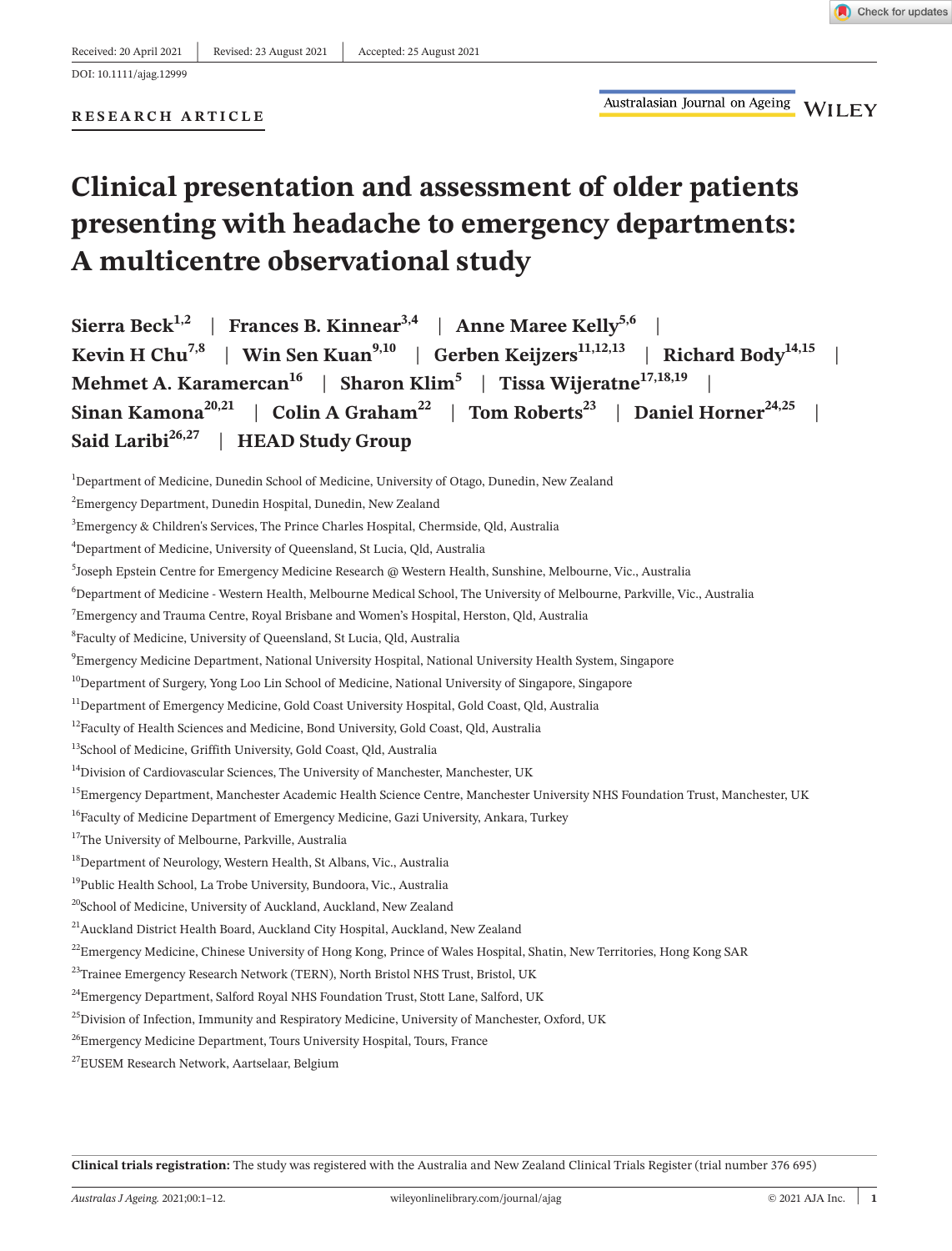#### **Correspondence**

Anne Maree Kelly, Joseph Epstein Centre for Emergency Medicine Research @ Western Health, Sunshine, Melbourne, Vic., Australia.

Email: [Anne-Maree.Kelly@wh.org.au](mailto:Anne-Maree.Kelly@wh.org.au)

#### **Funding information**

Royal College of Emergency Medicine (UK) provided part funding.

#### **Abstract**

**Objective:** To describe the characteristics, assessment and management of older emergency department (ED) patients with non-traumatic headache.

**Methods:** Planned sub-study of a prospective, multicentre, international, observational study, which included adult patients presenting to ED with nontraumatic headache. Patients aged ≥75 years were compared to those aged <75 years. Outcomes of interest were epidemiology, investigations, serious headache diagnosis and outcome.

**Results:** A total of 298 patients (7%) in the parent study were aged ≥75 years. Older patients were less likely to report severe headache pain or subjective fever (both  $P < 0.001$ ). On examination, older patients were more likely to be confused, have lower Glasgow Coma Scores and to have new neurological deficits (all  $P < 0.001$ ). Serious secondary headache disorder (composite of headache due to subarachnoid haemorrhage (SAH), intracranial haemorrhage, meningitis, encephalitis, cerebral abscess, neoplasm, hydrocephalus, vascular dissection, stroke, hypertensive crisis, temporal arteritis, idiopathic intracranial hypertension or ventriculoperitoneal shunt complications) was diagnosed in 18% of older patients compared to 6% of younger patients (*P* < 0.001). Computed tomography brain imaging was performed in 66% of patients ≥75 years compared to 35% of younger patients ( $P < 0.001$ ). Older patients were less likely to be discharged (43% vs 63%, *P* < 0.001).

**Conclusion:** Older patients with headache had different clinical features to the younger cohort and were more likely to have a serious secondary cause of headache than younger adults. There should be a low threshold for investigation in older patients attending ED with non-traumatic headache.

#### **KEYWORDS**

aged, emergency departments, epidemiology, headache

### **1** | **INTRODUCTION**

Headache makes up a significant proportion of emergency department (ED) visits.<sup>1-3</sup> In a recent populationbased United States (US) study, headache was the fifth most common reason to present to EDs, representing 3% of all visits.<sup>1</sup> Little is known about the epidemiology of older patients who present to the ED with headache. Prior neurology-based studies have shown the incidence of patients presenting with headache decreases with age, but the risk of headache due to serious conditions increases.<sup>4-</sup> <sup>6</sup> The prevalence of migraine is known to decrease with age<sup>4-7</sup> and likely contributes to this decline in total headache presentations. Concern that a headache may represent a secondary headache disorder caused by a serious condition such as stroke, temporal arteritis or intracranial malignancy, increases in older populations. In a previous

### **PRACTICE IMPACT**

In this international multicentre study, a serious headache disorder was diagnosed in 18% of patients aged ≥75 years compared to 6% of younger patients. Older patients had higher imaging utilisation rates, receiving a computed tomography scan of the brain in 66% of presentations compared to 35% of younger patients. In contrast to younger patients, patients aged ≥75 years were more likely to report mild pain, and less frequently reported associated fevers, nausea, vomiting and photophobia. There should be a low threshold for investigation in older patients attending ED with non-traumatic headache.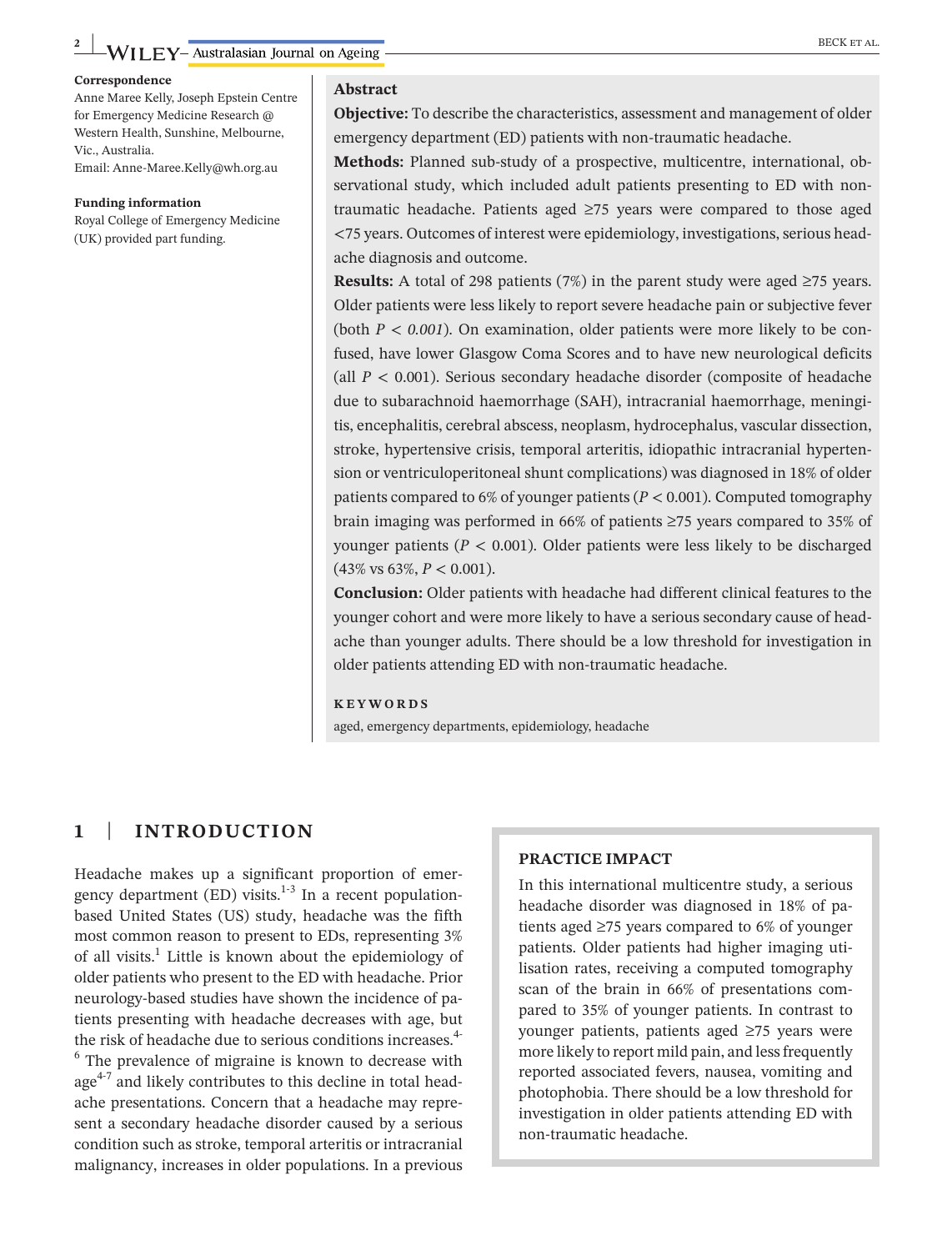single-centre study of patients aged >65 years referred to a neurology service with new onset headache, 15% had a secondary headache disorder with a serious underlying cause.<sup>6</sup>

Increasing age is cited as a 'red flag' for the identification of serious secondary headache disorders in the  $ED.^{8-12}$ Emergency medicine research supports age over 40 as a risk factor for subarachnoid haemorrhage.<sup>9</sup> Age over 50 has been identified as a risk factor for the identification of serious secondary causes of headache. $10-13$  Reflecting this evidence, clinical guidelines recommend that clinicians consider diagnostic work-up of headaches for severe underlying cause in patients with increasing age. $8,14,15$  Little is known regarding the ways that older people's headache signs and symptoms may differ from younger patients. Anticoagulation use, polypharmacy and increased comorbidities further complicate the diagnostic work-up and management of older patients. There is a shortage of real-world data specific to ED patients describing the differences in clinical characteristics, management and outcomes of older patients with headache.

Generally, the objective of the Headache in Emergency Departments (HEAD) study was to describe the epidemiology of non-traumatic headache in adults presenting to the ED including clinical presentation, investigations and disposition.<sup>16</sup> In this planned sub-study, we focus on patients aged 75 years or older and their comparison with patients <75 years with headache. This group is underrepresented in research and is likely to have specific characteristics, which may impact their care. We hypothesised that this study would confirm previous research that serious secondary causes of headache are more common in older people.

# **2** | **METHODS**

### **2.1** | **Design and settings**

This was a planned sub-study of a prospective multicentre observational study conducted over one calendar month in 2019, the Headache in Emergency Departments  $(HEAD)$  Study.<sup>16</sup>

### **2.2** | **Participants and recruitment**

For the parent study, participants were adult patients (aged ≥18 years) with non-traumatic headache as their presenting complaint. Exclusion criteria were history of trauma to the head within 48 hours of presentation, missing records, inter-hospital transfers, re-presentation with the same headache as at a recent previous visit and headache as an associated symptom rather than a main complaint. Determination of whether headache was a primary complaint was at the discretion of the local researcher based on all available data.

Qualifying adult patients presenting during the study period were identified from ED data management systems. Patients were identified prospectively but, depending on site resources, some data were collected retrospectively.

# **2.3** | **Data collected and data collection process**

Data collected included demographics, clinical assessment, investigation, treatment, diagnosis, disposition and outcome. Data were collected from clinical records by local researchers onto piloted data forms or directly into the study database (depending on local processes and resources). Study data were collected and managed using REDCap electronic data capture tools hosted at the Joseph Epstein Centre for Emergency Medicine Research [Melbourne, Australia]. For the majority of sites, the data were collected in March 2019, with some minor variations following delays in ethical/governance approval.

# **2.4** | **Outcomes of interest**

The primary outcomes of interest of this sub-study were the differences in epidemiology, investigations, serious secondary headache diagnosis and disposition of patients aged 75 years or older presenting to the ED with headache. We chose 75 years as the cut-off consistent with recent recommendations.<sup>17,18</sup>

Severe headache was defined as pain score 7-10. Thunderclap headache was defined as headache peaking instantly or almost instantly. This was distinguished from headache that reached peak intensity within one hour but not instantly.

We defined non-migraine benign headache as the composite of those classified as primary, tension, cluster or musculoskeletal following clinical assessment and initial management. Migraine is reported separately. As in the parent study, serious secondary headache disorders were defined as the composite of headache due to subarachnoid haemorrhage (SAH), intracranial haemorrhage, meningitis, encephalitis, cerebral abscess, neoplasm, hydrocephalus, vascular dissection, stroke, hypertensive crisis or pregnancy-related hypertension, temporal arteritis, idiopathic intracranial hypertension or ventriculoperitoneal shunt complications, noting that pregnancy-related hypertension would not apply to patients aged >75 years.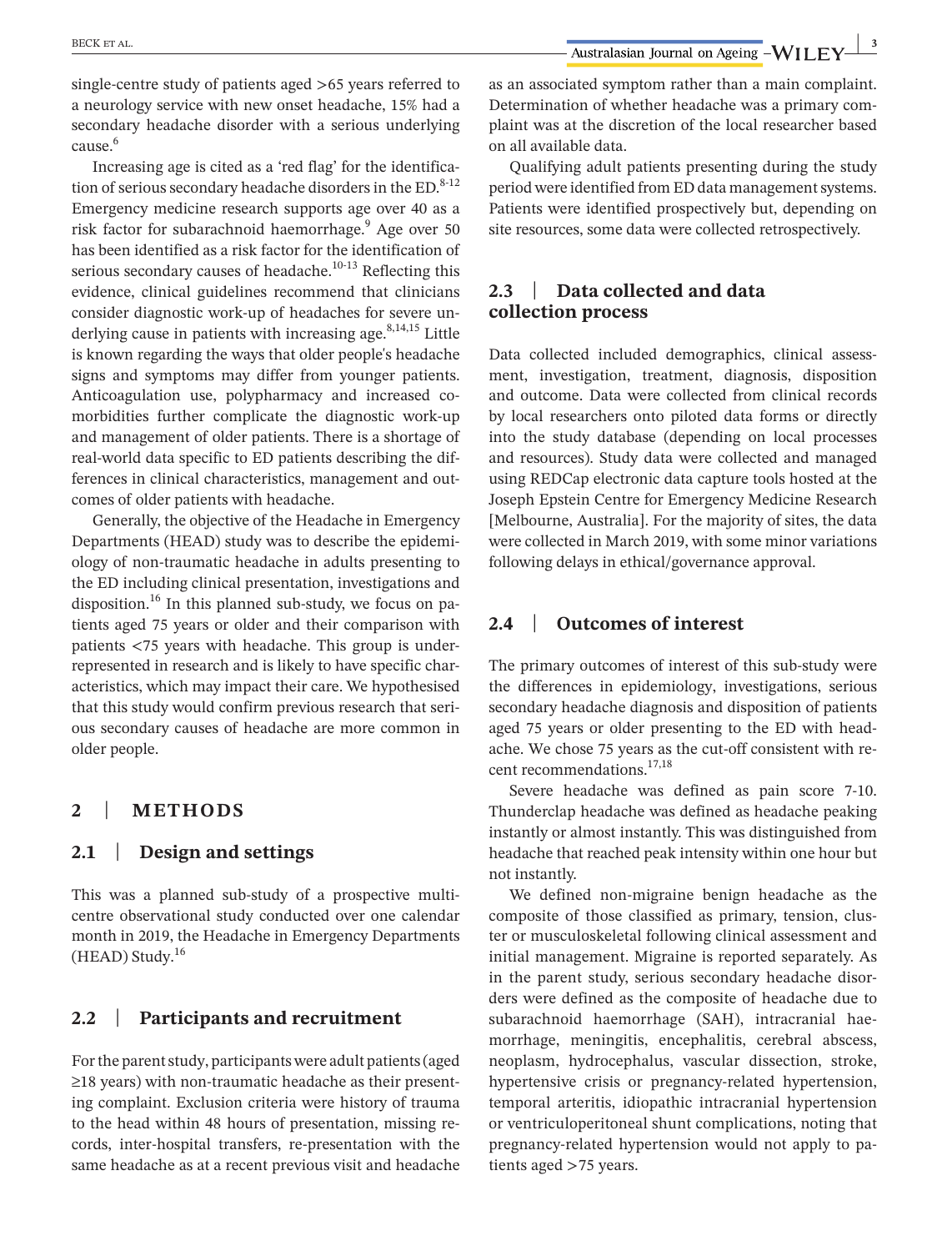**4 WILEY**-Australasian Journal on Ageing **CONSECTED** BECK ET AL.

# **2.5** | **Analysis and sample size**

As this was a descriptive study, a formal sample size calculation was not performed. Descriptive analysis was performed using indicators of central tendency in normally distributed variables and frequencies in discrete variables. Non-parametric analyses were used as required. Comparison of proportions was analysed by chi square or Fisher's test as appropriate. The study is reported in accordance with STROBE guidelines for observational work.19 Because this study was a substudy, no a priori sample size was calculated. Post hoc power calculation was undertaken using University of British Columbia online power/sample size tool. $^{20}$  For the endpoint of serious secondary headache, to identify

#### **TABLE 1** Patient demographics

a difference in rate of 7% (ie a doubling from 7% in the parent study<sup>16</sup> to 14%) with  $\alpha$  of 0.05 and power of 0.8 required 129 patients.

# **2.6** | **Ethics approval**

The lead ethics approval was by Melbourne Health Human Research Ethics Committee (HREC/43148/MH-2018). Ethics approval was subsequently obtained for each participating site according to local institutional requirements. In most jurisdictions, the study was conducted under waiver of consent. Patient consent was required in a few jurisdictions. In some Queensland sites, formal consent was required. This was verbal. In the United Kingdom

| Variable                                           | <b>Result (Total</b><br>$N = 4536$ | Age $<$ 75 years<br>$(4238, 93\%)$ | Age $\geq$ 75 years (298,<br>$7\%)$ | <b>Missing data</b><br>(N) | P value             |
|----------------------------------------------------|------------------------------------|------------------------------------|-------------------------------------|----------------------------|---------------------|
| Age (years, median, IQR)                           | $41(29-55)$                        | 39 (28-52)                         | $81(77-86)$                         | $\mathbf{0}$               | N/A                 |
| Gender (male, N, %,)                               | 1627, 36%                          | 1518, 36%                          | 109, 37%                            | $\mathbf{1}$               | 0.002               |
| Referral by a doctor $(N, %)$                      | 788, 17%                           | 722, 17%                           | 66, 22%                             | $\mathbf{0}$               | 0.02                |
| Arrival by ambulance (N, %)                        | 791, 17%                           | 654, 15%                           | 137, 46%                            | $\mathbf{0}$               | < 0.001             |
| Duration of symptoms $(N, %)$                      |                                    |                                    |                                     |                            |                     |
| $<$ 24 $h$                                         | 2060, 46%                          | 1910, 46%                          | 150, 51%                            | 70                         | $0.02^{\rm a}$      |
| $1-3$ days                                         | 1021, 23%                          | 975, 23%                           | 46, 15%                             |                            |                     |
| $>3$ days                                          | 1385.31%                           | 1289, 31%                          | 96, 33%                             |                            |                     |
| Triage category (N, %)                             |                                    |                                    |                                     |                            |                     |
| Immediate                                          | 77, 2%                             | 66, 2%                             | 11, 4%                              | $\overline{0}$             | $<0.001$ $^{\rm a}$ |
| Urgent                                             | 2294, 51%                          | 2103, 50%                          | 191, 64%                            |                            |                     |
| Non-urgent                                         | 2165, 48%                          | 2069, 49%                          | 96, 32%                             |                            |                     |
| Past medical history (N, %)                        |                                    |                                    |                                     |                            |                     |
| Physician-diagnosed migraine                       | 953, 21%                           | 934, 22%                           | 19,6%                               | $\mathbf{0}$               | < 0.001             |
| Stroke/TIA                                         | 144, 3%                            | 92, 2%                             | 52, 17%                             | $\mathbf{0}$               | < 0.001             |
| Known cerebral malignancy-<br>primary or secondary | 44, 1%                             | 43, 1%                             | 1,0.3%                              | $\boldsymbol{0}$           | 0.3                 |
| Active non-cerebral malignancy                     | 67, 1%                             | 51, 1%                             | 16, 5%                              | $\mathbf{0}$               | < 0.001             |
| Serious intracranial injury                        | 48, 1%                             | 41, 1%                             | 7, 2%                               | $\bf{0}$                   | 0.1                 |
| Ventriculoperitoneal shunt                         | 42, 1%                             | 40, 1%                             | 2, 1%                               | $\bf{0}$                   | 0.7                 |
| Intracranial aneurysm without<br>haemorrhage       | 38, 1%                             | 27, 1%                             | 11, 4%                              | $\boldsymbol{0}$           | 0.001               |
| Subarachnoid haemorrhage                           | 19, 0.4%                           | 16, 0.4%                           | 3,1%                                | $\mathbf{0}$               | 0.2                 |
| Known vascular abnormality                         | 18, 0.4%                           | 16, 0.4%                           | 2, 1%                               | $\boldsymbol{0}$           | $0.7\,$             |
| Chronic Medications (N, %)                         |                                    |                                    |                                     |                            |                     |
| Opioids (excluding codeine)                        | 115, 3%                            | 104, 2%                            | 11, 4%                              | $\mathbf{0}$               | 0.1                 |
| Codeine preparations                               | 64, 1%                             | 56, 1%                             | 8,3%                                | $\mathbf{0}$               | 0.7                 |
| Long acting anticoagulants                         | 102, 2%                            | 50, 1%                             | 52, 17%                             | $\boldsymbol{0}$           | < 0.001             |

Abbreviations: IQR, interquartile range; N, number; TIA, transient ischaemic attack. a Omnibus Chi square.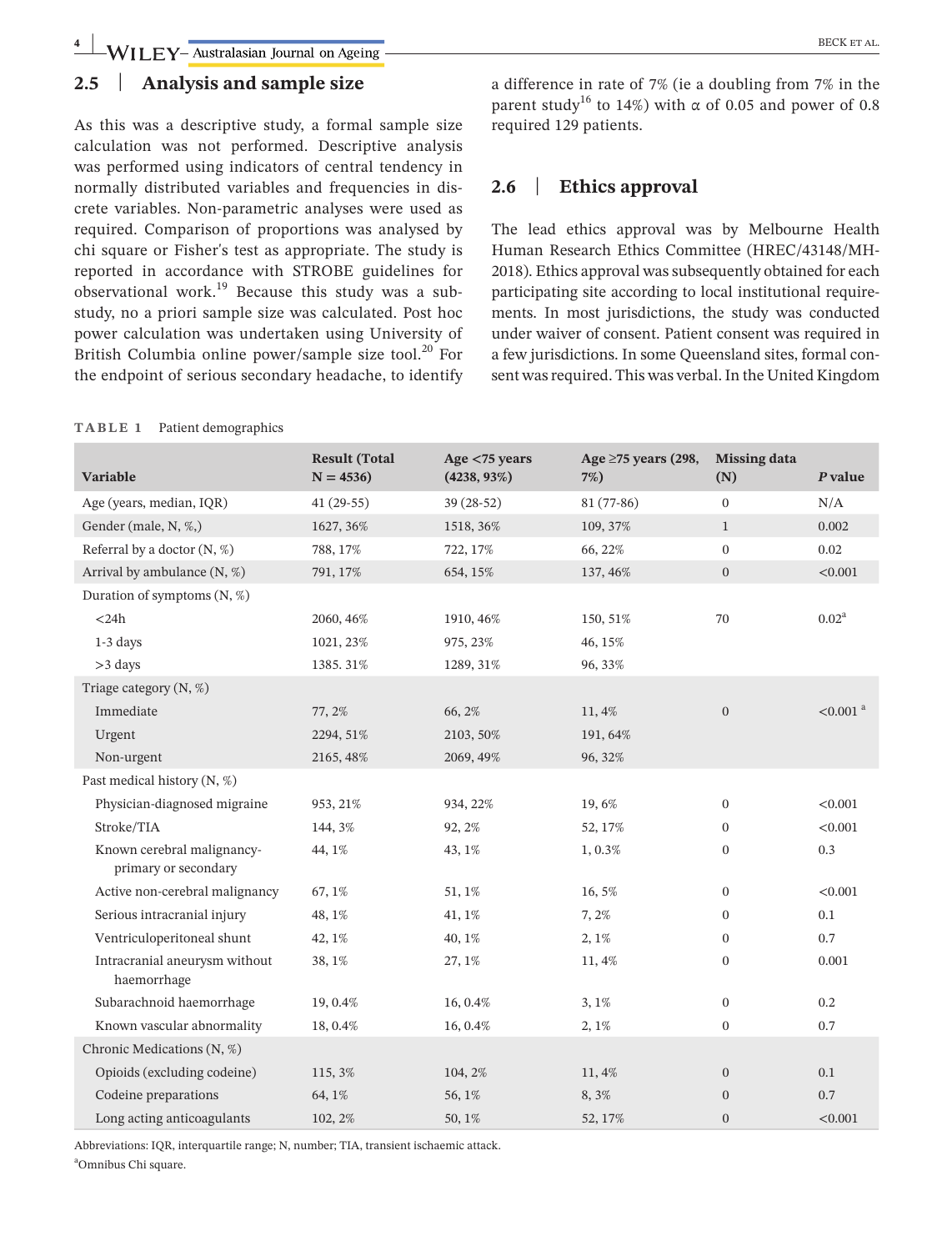**EXECK ET AL.** *BECK ET AL. SECK ET AL. SECK ET AL. SECK ET AL. SECK ET AL. SECK ET AL. SECK ET AL. SECK ET AL. SECK ET AL. SECK ET AL. SECK ET AL. SECK ET AL. SECK ET AL.* 

(UK), an opt-out approach was used, and approval obtained through the Health Research Authorisation following application and review by committee (REC reference: 19/SW/0089).

The study was prospectively registered with the Australia and New Zealand Clinical Trials Register (trial number 376 695).

# **3** | **RESULTS**

A total of 4,536 patients presenting with headache were included in the parent study across 67 hospital groups (74 EDs) in 10 countries (Australia 34, New Zealand 10, Turkey 9, UK 7, Singapore 4, Belgium, 4, France 3, Romania 1, Hong Kong 1, Israel 1). For hospitals that provided caseload data, headache patients accounted for 1% of ED caseload (95% CI 0—1%). Two hundred and ninety-eight (7%) of the 4,536 patients were aged 75 years and over. The distribution by country is summarised in Appendix S1.

Patient demographics are summarised in Table 1. There was no difference in the proportion referred by a doctor or the duration of symptoms prior to presentation by age cohort. The older patient group was approximately three times more likely to arrive by ambulance. There were significant differences in triage category allocation with immediate or urgent triage categories more frequently

| TABLE 2 | Clinical symptoms |
|---------|-------------------|
|---------|-------------------|

| Clinical symptoms (N, %)                   | <b>Total</b><br>$(N = 4536)$ | Age $<$ 75 years<br>$(N = 4238)$ | Age $\geq$ 75 years<br>$(N = 298)$ | <b>Missing</b><br>data(N) | $\boldsymbol{P}$<br>value |
|--------------------------------------------|------------------------------|----------------------------------|------------------------------------|---------------------------|---------------------------|
| Onset of symptoms <sup>a</sup>             |                              |                                  |                                    |                           |                           |
| Gradual                                    | 2486, 71%                    | 2341, 71%                        | 145, 67%                           | $\boldsymbol{0}$          | $0.3^{\rm b}$             |
| Sudden/thunderclap (instant peak)          | 644, 18%                     | 595, 18%                         | 49, 23%                            |                           |                           |
| Peak intensity <1 hour                     | 366, 10%                     | 344, 10%                         | 22, 10%                            |                           |                           |
| Unknown                                    | 1040 $(23%)^a$               | 958 (23%) <sup>a</sup>           | 82 (28%) <sup>a</sup>              |                           |                           |
| Location of headache <sup>a</sup>          |                              |                                  |                                    |                           |                           |
| Generalised                                | 2597, 67%                    | 2429, 67%                        | 168, 68%                           | $\mathbf{0}$              | $0.4^{\rm b}$             |
| Unilateral                                 | 1290, 33%                    | 1210, 33%                        | 80, 32%                            |                           |                           |
| Unclear                                    | 648 (14%) <sup>a</sup>       | 598 $(14\%)^a$                   | 50 $(17\%)^a$                      |                           |                           |
| Severity <sup>a</sup>                      |                              |                                  |                                    |                           |                           |
| Mild (pain score $\leq$ 3)                 | 815, 21%                     | 742, 20%                         | 73, 31%                            | $\mathbf{0}$              | $< 0.001^{\rm b}$         |
| Moderate (pain score 4-7)                  | 1869, 48%                    | 1766, 48%                        | 103, 44%                           |                           |                           |
| Severe (pain score $>7$ )                  | 1235, 32%                    | 1177, 32%                        | 58, 25%                            |                           |                           |
| Unclear                                    | $616(14\%)^a$                | 552 $(13\%)^a$                   | $64(21\%)^a$                       |                           |                           |
| Associated Symptoms                        |                              |                                  |                                    |                           |                           |
| Reported neck pain or stiffness            | 756, 17%                     | 721, 17%                         | 35, 12%                            | $\mathbf{0}$              | 0.02                      |
| Nausea or vomiting                         | 1844, 41%                    | 1767, 42%                        | 77, 26%                            | $\boldsymbol{0}$          | < 0.001                   |
| Syncope/loss of consciousness              | 136, 3%                      | 126, 3%                          | 10,3%                              | $\overline{0}$            | 0.7                       |
| Reported photophobia                       | 940, 21%                     | 920, 22%                         | 20, 7%                             | $\boldsymbol{0}$          | < 0.001                   |
| New limb weakness (current/transient)      | 201, 4%                      | 178, 4%                          | 23,8%                              | $\overline{0}$            | 0.004                     |
| New limb paraesthesia (current/transient)  | 268, 6%                      | 255, 6%                          | 13, 4%                             | $\boldsymbol{0}$          | 0.2                       |
| New speech difficulty (current/transient)  | 152, 3%                      | 132, 3%                          | 20, 7%                             | $\overline{0}$            | < 0.001                   |
| New visual disturbance (current/transient) | 600, 13%                     | 560, 13%                         | 40, 13%                            | $\overline{0}$            | 0.9                       |
| Subjective fever or rigours                | 406, 9%                      | 398, 9%                          | 8,3%                               | $\overline{0}$            | < 0.001                   |
| Reported rash                              | 56, 1%                       | 50, 1%                           | 6,2%                               | $\boldsymbol{0}$          | 0.3                       |
| Current or recent IV drug use              | 30, 1%                       | 29, 1%                           | 1,0.3%                             | $\boldsymbol{0}$          | 0.7                       |
| Worst headache ever                        | 582, 13%                     | 554, 13%                         | 28,9%                              | $\overline{0}$            | 0.07                      |
| Head trauma within the last week           | 111, 2%                      | 99, 2%                           | 12, 4%                             | $\boldsymbol{0}$          | 0.07                      |

Abbreviation: IV, intravenous.

<sup>a</sup>For named categories reported as per cent of total with a named category response. For unknown/unclear reported as per cent of total. <sup>b</sup>Omnibus Chi square.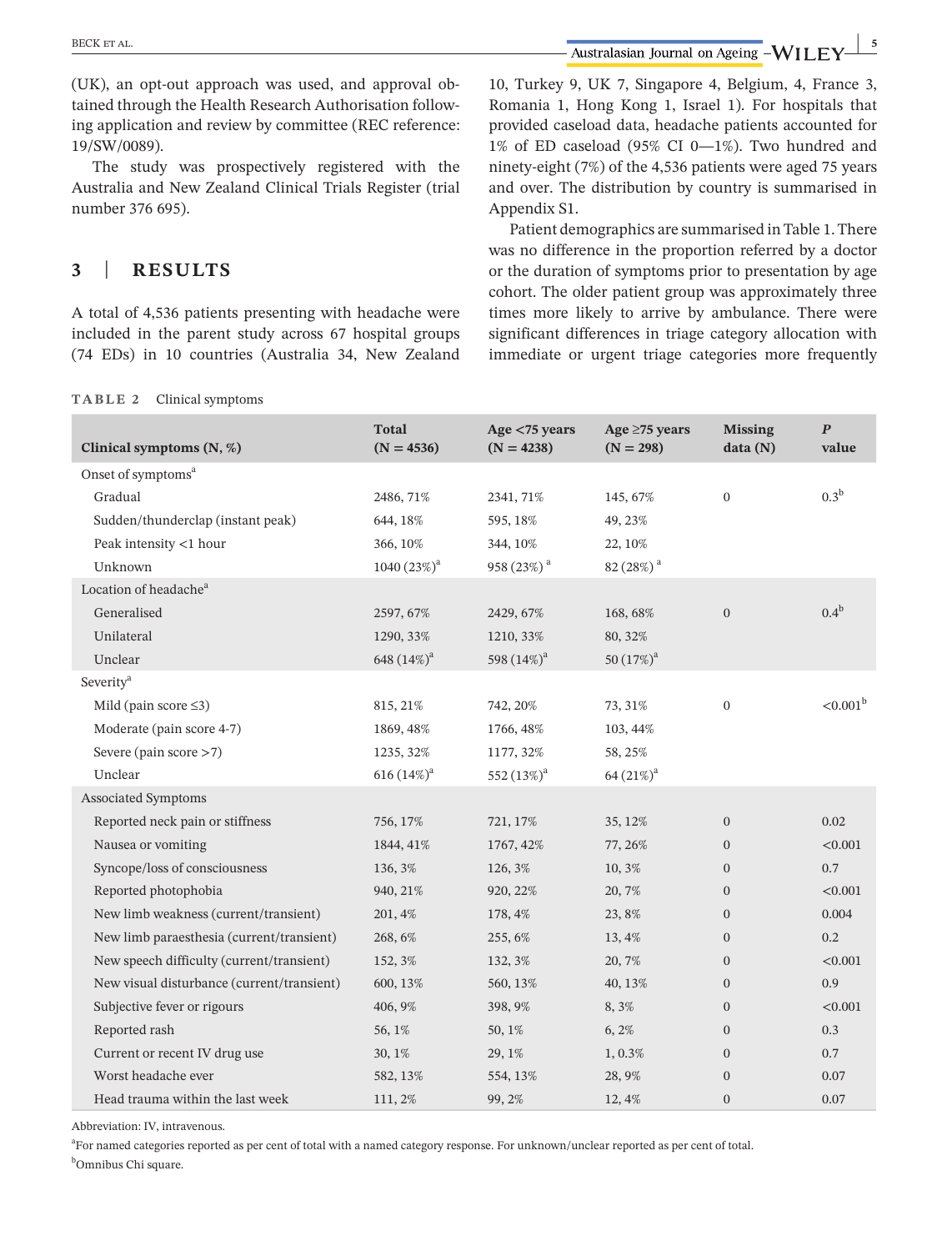**TABLE 3** Clinical examination

| <b>Clinical examination</b>                  | <b>Total</b><br>$(N = 4536)$<br>(N, %) | Age $<$ 75 years<br>$(N = 4238)$ $(N, %)$ | Age $\geq$ 75 years<br>$(N = 298)$ $(N, %)$ | Missing data N, (N age<br>$\langle$ 75 years, age $\ge$ 75 years) | $\boldsymbol{P}$<br>value |
|----------------------------------------------|----------------------------------------|-------------------------------------------|---------------------------------------------|-------------------------------------------------------------------|---------------------------|
| Vital signs                                  |                                        |                                           |                                             |                                                                   |                           |
| Pulse rate $>110$ (N, %)                     | 149, 3%                                | 144, 3%                                   | 5, 2%                                       | $\overline{0}$                                                    | 0.09                      |
| Systolic BP > 160 mmHg                       | 540, 12%                               | 485, 12%                                  | 116, 9%                                     | 63, 1% (60, 1%/3, 1%)                                             | < 0.001                   |
| Systolic BP <90 mmHg                         | 8,0.2%                                 | 8,0.2%                                    | $\mathbf{0}$                                |                                                                   | <b>NS</b>                 |
| Temperature > 38C $(N, %)$                   | 104, 3%                                | 102, 3%                                   | 2, 1%                                       | 632, 14% (596, 14%/36, 12%)                                       | 0.07                      |
| Glasgow Coma Score (N, %)                    |                                        |                                           |                                             | 537                                                               |                           |
| 15                                           | 3921, 98%                              | 3681, 98%                                 | 240, 93%                                    | $\mathbf{0}$                                                      | < 0.001 <sup>a</sup>      |
| 13-14                                        | 62, 2%                                 | 46, 1%                                    | 16,6%                                       |                                                                   |                           |
| $10-12$                                      | 8,0.2%                                 | $6, 0.2\%$                                | 2,1%                                        |                                                                   |                           |
| <10                                          | 8,0.2%                                 | 7,0.2%                                    | 1,0.4%                                      |                                                                   |                           |
| Any new neurological signs on<br>examination | 147, 3%                                | 124, 3%                                   | 23,8%                                       | $\mathbf{0}$                                                      | < 0.001                   |
| Isolated speech deficit                      | 10, 0.2%                               | 8,0.2%                                    | 2, 1%                                       |                                                                   |                           |
| Isolated motor deficit                       | 46, 1%                                 | 40, 1%                                    | 6, 2%                                       |                                                                   |                           |
| Speech and motor deficit                     | 7.0.2%                                 | 5,0.1%                                    | 2, 1%                                       |                                                                   |                           |
| Incoordination/cerebellar<br>signs           | 24, 0.5%                               | 20, 0.5%                                  | 4, 1%                                       |                                                                   |                           |
| New visual defect on<br>examination          | 97, 2%                                 | 87, 2%                                    | 10, 2%                                      |                                                                   |                           |
| Other exam findings                          |                                        |                                           |                                             |                                                                   |                           |
| Rash on examination                          | 70, 2%                                 | 63, 2%                                    | 7, 2%                                       | $\mathbf{0}$                                                      | 0.2                       |
| Confusion on examination                     | 68, 1%                                 | 52, 1%                                    | 16, 5%                                      | $\overline{0}$                                                    | < 0.001                   |
| Meningism on examination                     | 63, 1%                                 | 60, 1%                                    | 3, 1%                                       | $\mathbf{0}$                                                      | 0.8                       |

Abbreviation: BP, blood pressure.

a Omnibus Chi square.

assigned to patients in the older age group. Older patients were also more likely to have a past history of stroke/transient ischaemic attack (TIA), active non-cerebral malignancy, intracranial aneurysm without haemorrhage and long-acting anticoagulant use. A past history of physiciandiagnosed migraine was less common in the older age group (6% vs 22%).

Clinical symptoms are summarised in Table 2. Onset of symptoms and headache location proportions were similar between the age groups as were moderate pain scores and the percentage of participants who described their headache as their worst ever. Severe pain was less common, and mild pain was more common in the older group compared to younger patients. Nausea or vomiting, reported photophobia, and subjective fever or rigours were all also less common in older patients. Patient-reported new limb weakness or new speech difficulty were more common in the older age group. Syncope and reported neck pain or stiffness were distributed equally.

Examination findings are summarised in Table 3. New neurological signs (8% vs 3%), lower Glasgow Coma Score (GCS) and confusion (5% vs 1%) were more common in older patients. Demonstrable meningism was distributed equally.

Diagnostic imaging investigations, dispositions and outcomes are summarised in Table 4. Computed tomography (CT) of the brain was performed almost twice as often in the older age group (66% vs 35%). Lumbar puncture was performed much less frequently in older patients, There was no difference between the age groups with respect to magnetic resonance imaging (MRI), CT angiography, CT plus MRI or CT plus CT angiography, all of which were uncommonly performed (all less than 5% of total patients). More patients in the older age group required hospital admission.

The final ED diagnosis is shown in Table 5. With respect to specific diagnoses, migraine was less common in the older patient group compared to younger patients.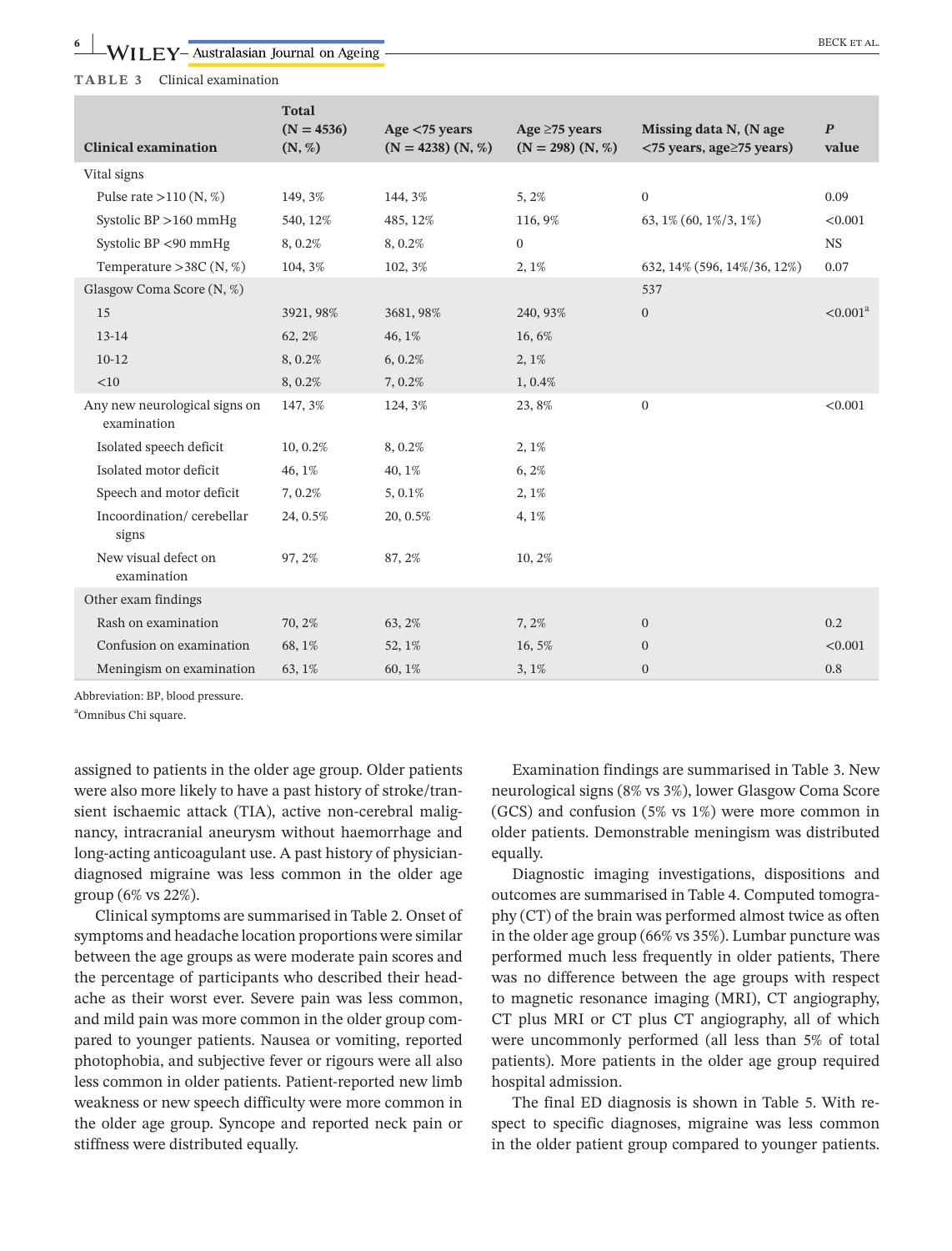**TABLE 4** Diagnostics imaging investigations, dispositions and outcomes

|                                                      | Total ( $N = 4536$ )   | Age <75 years<br>$(N = 4238)$ | Age $\geq$ 75 years<br>$(N = 298)$ |                  |             |
|------------------------------------------------------|------------------------|-------------------------------|------------------------------------|------------------|-------------|
| Investigations                                       | (N, %)                 | (N, %)                        | (N, %)                             | Missing data (N) | P value     |
| <b>Brain CT</b>                                      | 1661, 37%              | 1471, 35%                     | 190, 66%                           | $\boldsymbol{0}$ | < 0.001     |
| Normal                                               | 1360, 82%              | 1222, 83%                     | 138, 73%                           |                  | < 0.001     |
| <b>SAH</b>                                           | 31, 2%                 | 27, 2%                        | 3,2%                               |                  | <b>NS</b>   |
| Other intracranial bleed                             | 57, 3%                 | 39, 3%                        | 14, 7%                             |                  | < 0.001     |
| Abscess                                              | $\boldsymbol{0}$       | $\boldsymbol{0}$              | $\boldsymbol{0}$                   |                  |             |
| Neoplasm                                             | 31, 2%                 | 28, 2%                        | 3,2%                               |                  | <b>NS</b>   |
| MRI                                                  | 151, 3%                | 138, 3%                       | 13, 4%                             | $\pmb{0}$        | 0.3         |
| Normal                                               | 89, 59%                | 84, 62%                       | 5,38%                              |                  | 0.1         |
| Intracranial bleed                                   | 3,2%                   | 2, 1%                         | 1,8%                               |                  |             |
| Abscess                                              | 1,1%                   | $\boldsymbol{0}$              | 1,8%                               |                  |             |
| Neoplasm                                             | 16, 11%                | 15, 11%                       | 1,8%                               |                  |             |
| Other (incl. non-acute<br>changes)                   | 42, 28%                | 37, 27%                       | 5,38%                              |                  |             |
| CT angiography                                       | 219, 5%                | 195, 5%                       | 24,8%                              | $\boldsymbol{0}$ | 0.007       |
| Normal                                               | 158,72                 | 141, 72%                      | 17, 71%                            |                  |             |
| Aneurysm with bleed                                  | 19,9%                  | 18,9%                         | 1, 4%                              |                  | 0.3         |
| Aneurysm without bleed                               | 8,4%                   | 6, 3%                         | 2,8%                               |                  | 0.2         |
| Lumbar puncture                                      | 171, 4%                | 169, 4%                       | 2, 0.3%                            | $\mathbf{0}$     | 0.001       |
| CT plus MRI                                          | 114, 3%                | 104, 2%                       | 10, 3%                             | $\boldsymbol{0}$ | 0.9         |
| CT plus CTA                                          | 196, 4%                | 175, 4%                       | 21,7%                              | $\boldsymbol{0}$ | 0.02        |
| <b>Disposition</b>                                   | (N, %)                 | (N, %)                        | (N, %)                             | $\boldsymbol{0}$ |             |
| Home from ED (including<br>from ED observation unit) | 3792, 84%              | 3606, 85%                     | 186, 62%                           |                  | $< 0.001^a$ |
| Ward                                                 | 633, 14%               | 537, 13%                      | 96, 32%                            |                  |             |
| Critical care                                        | 33, 1%                 | 31, 1%                        | 2, 1%                              |                  |             |
| Transfer                                             | 63, 1%                 | 51, 1%                        | 12, 4%                             |                  |             |
| Died in ED                                           | 1,0.02%                | $\boldsymbol{0}$              | 1,0.3%                             |                  |             |
| Operating theatre                                    | 3, 0.07%               | 3,0.07%                       | $\boldsymbol{0}$                   |                  |             |
| Interventional radiology                             | 1,0.02%                | $\boldsymbol{0}$              | 1,0.3%                             |                  |             |
| Unknown                                              | 10, 0.2%               | 10, 0.2%                      | $\boldsymbol{0}$                   |                  |             |
| In hospital outcome                                  | $(N, \mathcal{C}, CI)$ | (N, %, CI)                    | (N, %, CI)                         | $\bf{0}$         |             |
| Mortality                                            | 11, 0.2%               | 7,0.2%                        | 4, 1%                              |                  | 0.07        |

Abbreviations: CT, computed tomography; CTA, computed tomography angiogram; ED, emergency department; MRI, magnetic resonance imaging; SAH, subarachnoid haemorrhage.

a Omnibus Chi square.

Stroke/transient ischaemic attack and non-subarachnoid haemorrhage were proportionately more frequent in the 75 years and over age group. Serious secondary headache disorders, as defined above, were identified in 7% of patients overall, but were three times more common in older patients. In the ≥75 years age group, reported severity of pain was not associated with a serious secondary cause  $(P = 0.5)$ .

### **4** | **DISCUSSION**

In this study, in contrast to younger patients, patients aged ≥75 years were more likely to report mild pain, new limb weakness or speech difficulties, and less frequently reported associated fever, nausea, vomiting and photophobia. They were more likely to have a serious cause for their headache diagnosed in the ED. They also had higher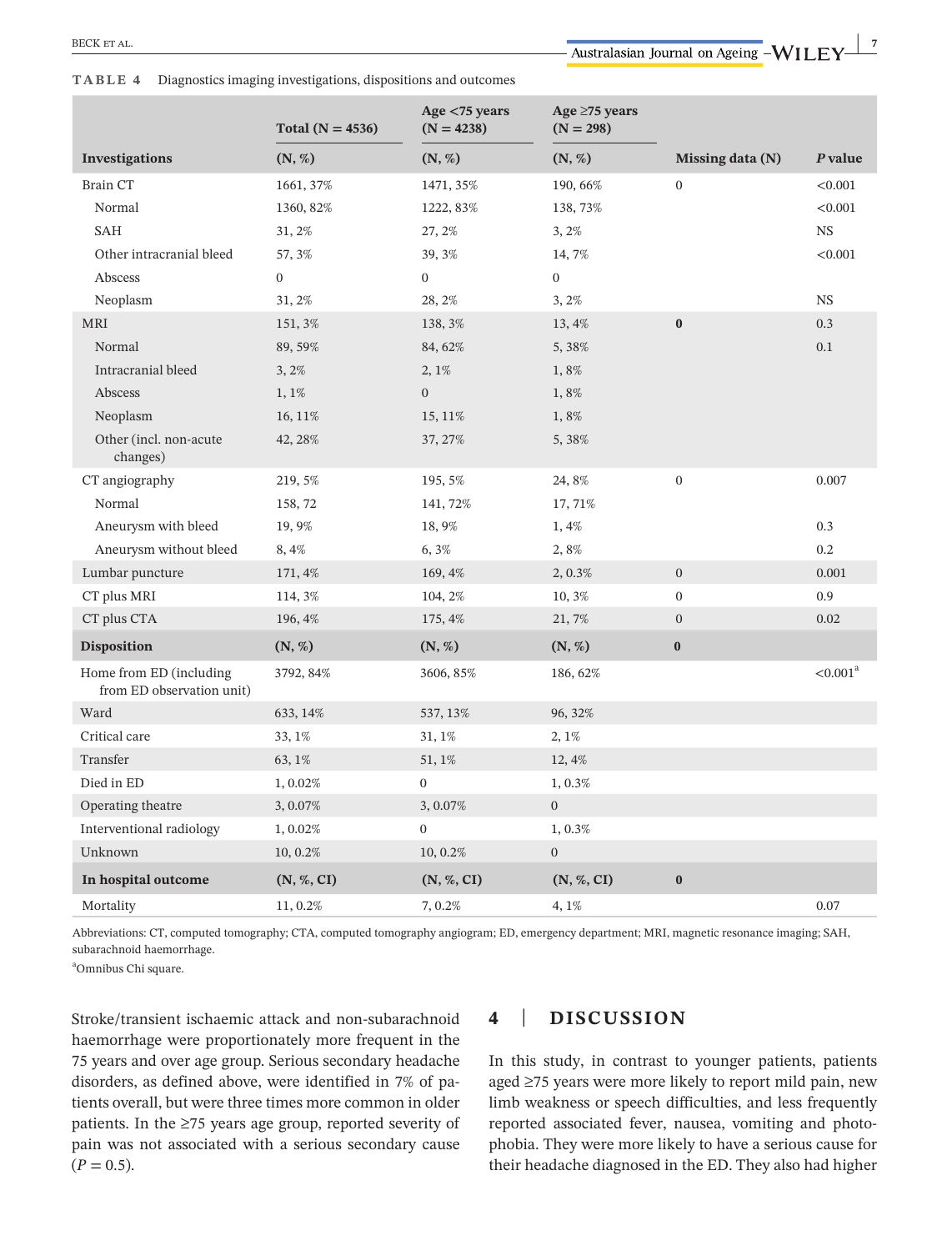### **TABLE 5** Final ED diagnosis

| <b>ED</b> diagnosis                                          | <b>Total</b><br>$(N = 4536)$ | Age $<$ 75 years<br>$(N = 4238)$ | Age $\geq$ 75 years<br>$(N = 298)$ | P value (major<br>selected) |
|--------------------------------------------------------------|------------------------------|----------------------------------|------------------------------------|-----------------------------|
| Non-migraine primary headache (unspecified)                  | 1598, 35%                    | 1491, 35%                        | 107, 36%                           | 0.8                         |
| Migraine                                                     | 1101, 24%                    | 1088, 26%                        | 13,4%                              | < 0.001                     |
| Tension headache                                             | 317, 7%                      | 296, 7%                          | 21,7%                              |                             |
| Viral illness (non-meningitis)                               | 204, 4%                      | 199, 5%                          | 5, 2%                              |                             |
| Sinusitis                                                    | 141, 3%                      | 139, 3%                          | 2, 1%                              |                             |
| Post-traumatic headache                                      | 76, 2%                       | 70, 2%                           | $6, 2\%$                           |                             |
| Musculoskeletal                                              | 72, 2%                       | 66, 2%                           | 6, 2%                              |                             |
| Cluster headache                                             | 71, 2%                       | 71, 2%                           | $\mathbf{0}$                       |                             |
| Stroke/TIA                                                   | 68, 1%                       | 46, 1%                           | 22, 7%                             | < 0.001                     |
| Stroke <sup>a</sup>                                          | 50, 1%                       | 33, 1%                           | 17,6%                              |                             |
| <b>TIA</b>                                                   | 18, 0.4%                     | 13, 0.3%                         | 5, 2%                              |                             |
| Hypertension                                                 | 64, 1%                       | 51, 1%                           | 13,4%                              | < 0.001                     |
| Hypertension crisis/urgency/malignant <sup>a</sup>           | 11, 0.2%                     | 9, 0.2%                          | 2, 1%                              |                             |
| Pregnancy-related hypertension <sup>a</sup>                  | 5, 0.1%                      | 5, 0.1%                          | $\boldsymbol{0}$                   |                             |
| Hypertension-other                                           | 48, 1%                       | 37, 1%                           | 11,4%                              |                             |
| Non-SAH intracranial haemorrhage /<br>haematoma <sup>a</sup> | 57, 1%                       | 41, 1%                           | 16,5%                              | < 0.001                     |
| Subarachnoid haemorrhage <sup>a</sup>                        | 44, 1%                       | 39, 1%                           | 5, 2%                              |                             |
| Neoplasm <sup>a</sup>                                        | 43, 1%                       | 38, 1%                           | 5, 2%                              |                             |
| Meningitis (all)                                             | 48, 1%                       | 48, 1%                           | $\mathbf{0}$                       |                             |
| Viral <sup>a</sup>                                           | 40, 1%                       | 40, 1%                           | $\mathbf{0}$                       |                             |
| Bacteria <sup>a</sup>                                        | 3,0.07%                      | 3, 0.07%                         | $\mathbf{0}$                       |                             |
| Unknown <sup>a</sup>                                         | 5, 0.1%                      | 5, 0.1%                          | $\boldsymbol{0}$                   |                             |
| Trigeminal neuralgia/cranial neuralgia                       | 34, 1%                       | 26, 1%                           | 8,3%                               |                             |
| Non-cranial sepsis (eg pneumonia, UTI,<br>tonsillitis)       | 29, 1%                       | 28, 1%                           | 1, 0.3%                            |                             |
| Idiopathic Intracranial hypertension <sup>a</sup>            | 27, 1%                       | 26, 1%                           | $1,0.3\%$                          |                             |
| Vertigo/BPPV                                                 | 23, 0.5%                     | 18, 0.4%                         | 5, 2%                              |                             |
| Postlumbar puncture headache                                 | 13, 0.3%                     | 13, 0.3%                         | $\mathbf{0}$                       |                             |
| Ventriculoperitoneal shunt issues <sup>a</sup>               | 12, 0.3%                     | 12, 0.3%                         | $\mathbf{0}$                       |                             |
| Temporal arteritis <sup>a</sup>                              | 11, 0.2%                     | 6, 0.1%                          | 5, 2%                              |                             |
| Dental cause                                                 | 10, 0.2%                     | 10, 0.2%                         | $\boldsymbol{0}$                   |                             |
| Anxiety/psychogenic                                          | 9,0.2%                       | 8,0.2%                           | $1,0.3\%$                          |                             |
| Alcohol-related hangover                                     | 8,0.2%                       | 8, 0.2%                          | $\mathbf{0}$                       |                             |
| Postcoital headache                                          | 8,0.2%                       | 8,0.2%                           | $\boldsymbol{0}$                   |                             |
| Aneurysm/vascular malformation                               | 8,0.2%                       | 8, 0.2%                          | $\boldsymbol{0}$                   |                             |
| Toxicity                                                     | $6, 0.1\%$                   | $6, 0.1\%$                       | $\boldsymbol{0}$                   |                             |
| Hyponatraemia                                                | $6, 0.1\%$                   | 4,0.09%                          | 2, 1%                              |                             |
| Herpes zoster of head and neck                               | $6, 0.1\%$                   | 3, 0.07%                         | 3, 1%                              |                             |
| Encephalitis <sup>a</sup>                                    | $6, 0.1\%$                   | $5,0.1\%$                        | 1, 0.3%                            |                             |
| Seizure                                                      | $6, 0.1\%$                   | $6, 0.1\%$                       | $\mathbf{0}$                       |                             |
| Vascular dissection <sup>a</sup>                             | 4,0.09%                      | 4,0.09%                          | $\boldsymbol{0}$                   |                             |
| Hydrocephalus <sup>a</sup>                                   | 4,0.09%                      | 3, 0.07%                         | 1, 0.3%                            |                             |
| Analgesia overuse syndrome                                   | 2,0.04%                      | 2, 0.05%                         | $\mathbf{0}$                       |                             |
| Glaucoma                                                     | 2, 0.04%                     | 2, 0.05%                         | $\boldsymbol{0}$                   |                             |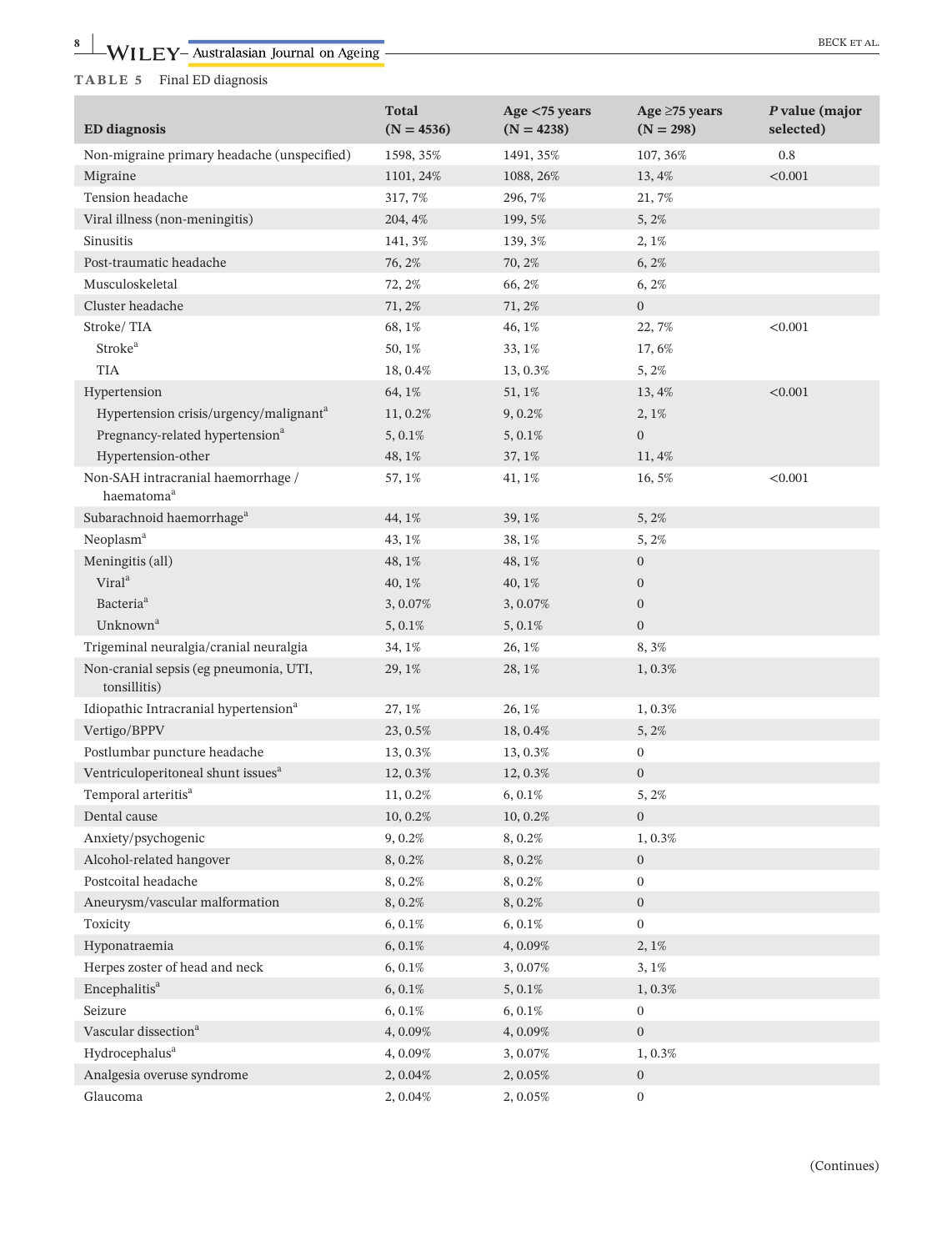### **TABLE 5** (Continues)

| <b>ED</b> diagnosis                            | <b>Total</b><br>$(N = 4536)$ | Age $<$ 75 years<br>$(N = 4238)$ | Age $\geq$ 75 years<br>$(N = 298)$ | P value (major<br>selected) |
|------------------------------------------------|------------------------------|----------------------------------|------------------------------------|-----------------------------|
| Cerebral abscess <sup>a</sup>                  | $1,0.02\%$                   | $1.0.02\%$                       |                                    |                             |
| Other                                          | 157, 3%                      | 134, 3%                          | 23,8%                              |                             |
| Unclear                                        | 240, 5%                      | 214, 5%                          | 26, 9%                             |                             |
| Serious secondary cause (marked <sup>a</sup> ) | 323, 7%                      | 245.6%                           | 53.18%                             | < 0.001                     |

Abbreviations: BPPV, benign paroxysmal positional vertigo; SAH, subarachnoid haemorrhage; TIA, transient ischaemic attack; UTI, urinary tract infection. a Omnibus Chi square analysis.

imaging utilisation and admission rates. The prevalence of headaches associated with a serious underlying cause identified in this study (18%) is important because it supports and validates data from previous neurology literature. $6,13$  Our results are also in keeping with prior literature in non-ED settings demonstrating lower incidence and prevalence of migraine with age. $4,5,7$ 

The high rate of CT scan in older patients with headache is noteworthy. While this will be in part due to higher prevalence of new neurological findings or confusion on examination, it may also reflect an awareness by clinicians that, as found in this study, about 1 in 5 older people presenting with headache will have a serious secondary cause. The high rate of serious secondary cause reinforces that clinicians should have a low threshold for investigation, especially neuroimaging.

As a group, older patients with headache presented with less severe pain and fewer associated general nonneurological symptoms. Severity of pain was not associated with identification of a serious secondary cause. Possible explanations include changes in disease prevalence with age (particularly the decreasing prevalence of migraine), immunosenescence, physiologic changes of ageing or underreporting and recording of symptoms.7,21,22 Older adults are known to present atypically or with less severe symptoms for a variety of disease processes including myocardial infarction, urinary tract infection, intra-abdominal infection and traumatic intracranial haemorrhage.<sup>23-26</sup>

Previous findings in older patients with traumatic intracranial haemorrhage have parallels to our work on non-traumatic headache. Older patients presenting with traumatic intracranial haemorrhage were shown to have a higher level of consciousness (based on Glasgow Coma Scale score) compared to younger patients for a given anatomical severity of injury.<sup>26</sup> Some proposed reasons for this include increased intracranial capacity secondary to cerebral atrophy, differing progression of pathology and less obvious impact on higher cognitive function.<sup>26</sup> Certain clinical indicators of severe disease can be subtle and harder to detect in older patients, making them potentially more vulnerable to missed or delayed diagnosis. Further research exploring whether older patients with serious secondary causes of headache exhibit different clinical features than a younger cohort may warrant exploration.

Our study has strengths in its size and geographical variation. Our study has some limitations, which should be considered when interpreting the data. While our study comprised a large number of patients with headache-related ED presentations from a range of countries, hospital sizes and medical systems, four of the ten countries accounted for approximately 85% of the presentations. This may in part reflect how communities use EDs. It is possible that some diagnoses are region dependent. In addition, access to and ordering of neuroimaging may vary between countries.<sup>16,27</sup> Data abstraction in this study was performed by local researchers at each site supported by a data dictionary but not formal training, which may have compromised the quality of the source data. Cross-checking of data abstraction was not performed. We did not collect data about inclusion/exclusion response, which may limit the generalisability of our findings. Data collection forms were however standardised and piloted. While attempts were made to prospectively enrol patients and collect data, this was not feasible at all sites because of resource constraints; retrospective data entry may have further limited data quality and increased the proportion of missing data.<sup>28</sup> The final ED diagnosis was recorded based on a subjective clinical impression derived from information available at the point of ED discharge. Additional information later may have revealed an alternative pathological diagnosis. We did not collect data on functional baseline, or goals of care status which may have impacted decisions regarding diagnostic work-up in older patients and subsequent clinical impression at discharge. Despite the overall large numbers in the study, the range of diagnoses represented in this cohort has resulted in low absolute numbers for certain diagnoses. As such, generalisability is limited.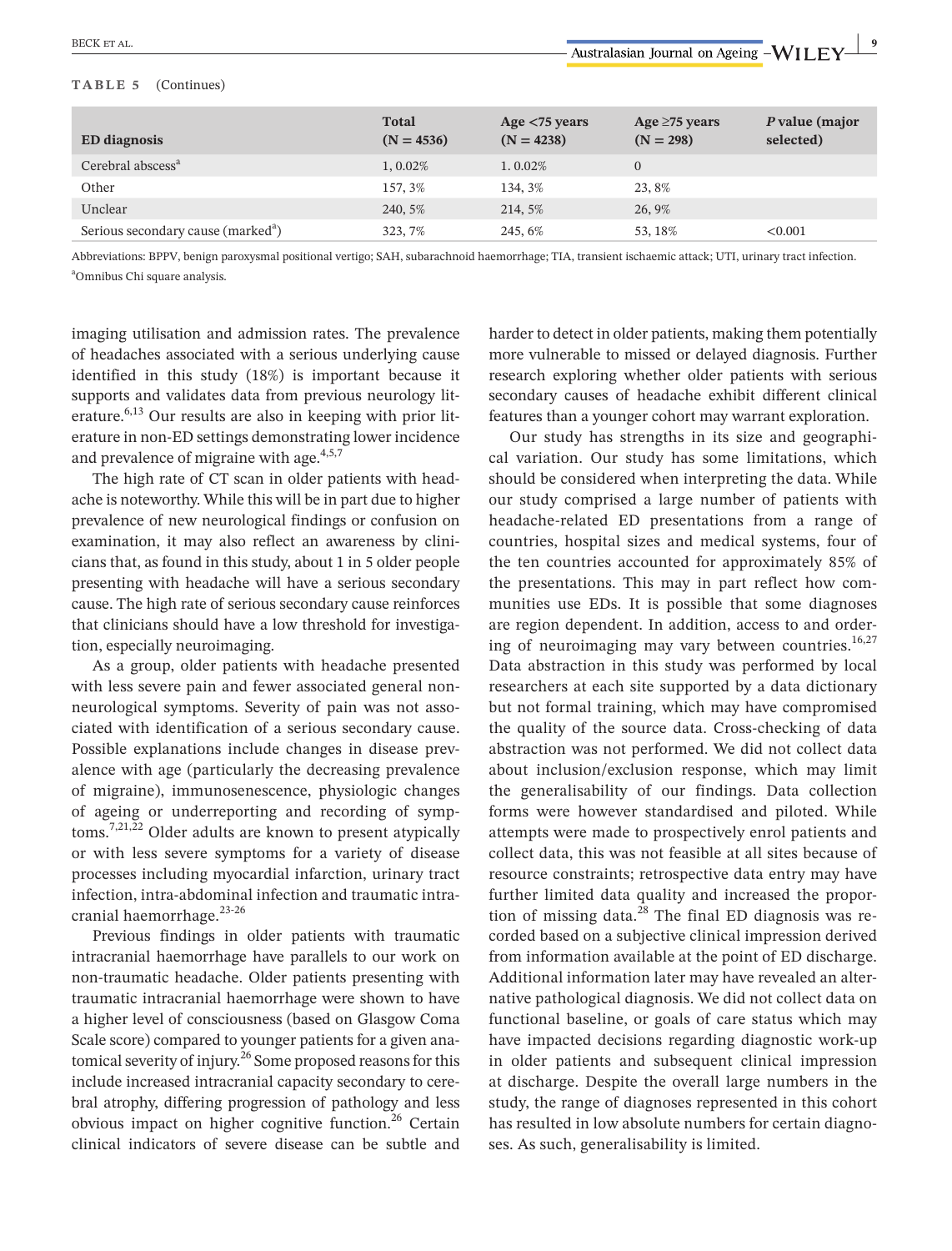### **5** | **CONCLUSIONS**

In this study, patients aged ≥75 years were more likely than younger patients to report mild pain, new limb weakness or speech difficulties and less frequently reported associated fever, nausea, vomiting and photophobia. On examination, they were more likely to be confused and have new neurological signs. Older patients with headache were more likely to have a serious secondary cause for their headache identified in the ED. Imaging and management pathways should reflect these increased risks.

#### **ACKNOWLEDGEMENTS**

**The authors would like to thank the HEAD study group:** Catherine Lunter (Coffs Harbour Hospital, New South Wales, Australia), Rochelle Facer (Concord Repatriation Hospital, New South Wales, Australia), David Thomson (Port Macquarie Base and Kempsey District Hospitals, New South Wales, Australia), Robert Day (Royal North Shore Hospital, New South Wales, Australia), Greg McDonald (Sydney Adventist Hospital, New South Wales, Australia), Sarah Jones (Tamworth Regional Hospital, New South Wales, Australia), Julian Cochrane (Orange Base Hospital, New South Wales, Australia), Stephen Gourley (Alice Springs Hospital, Northern Territory, Australia), Mark Ross & Vinay Gangathimmaiah (Royal Darwin Hospital, Northern Territory, Australia), Kim Hansen (St Andrew's War Memorial Hospital, Queensland, Australia); Frances B Kinnear (The Prince Charles Hospital, Queensland, Australia), Gerben Keijzers (Gold Coast University Hospital, Queensland, Australia), Kevin Chu (Royal Brisbane and Women's Hospital, Queensland, Australia), Paul Bowe (Robina Hospital, Queensland, Australia), Raymund de la Cruz (Lyell McEwin and Modbury Hospitals, South Australia, Australia), Daniel Haustead (The Queen Elizabeth and Royal Adelaide Hospitals, South Australia, Australia), Jean Moller (University Hospital Geelong, Victoria, Australia), Katie Walker (Cabrini Malvern, Victoria, Australia), Richard D Smith (Bendigo Health, Victoria, Australia), Ron Sultana (Epworth Healthcare, Victoria, Australia), John Pasco (Werribee Mercy Hospital, Victoria, Australia), Neil Goldie and Andis Graudins (Monash Health, Victoria, Australia), Rosamond Dwyer (Peninsula Health, Victoria, Australia), George Plunkett (Melbourne Health, Victoria, Australia); Anne-Maree Kelly (Western Health, Victoria, Australia), Hugh Mitenko (WA Country Health Service, Western Australia), Michael Lovegrove (Joondalup Health Campus, Western Australia), Ben Smedley (Rockingham General Hospital, Western Australia), Colin A Graham and Ling Yan Leung (Prince of Wales Hospital, Hong Kong SAR), Win Sen Kuan and Ying Wei Yau (National University Hospital, Singapore), Wei Ming Ng (Ng Teng Fong General Hospital, Singapore), Ranjeev Kumar (Khoo Teck Puat Hospital, Singapore), Dennis Wen Jie Chia (Sengkang General Hospital, Singapore), Said Laribi (CHU Tours, Tours, France), Mounir Hilal and Rarthtana Mil (CH Vendôme, France); Audrey Gerineau (CHR Orléans, France), Matthew J Reed (Emergency Medicine Research Group Edinburgh [EMERGE], Royal Infirmary of Edinburgh, United Kingdom), Daniel Horner (Salford Royal NHS Foundation Trust, Salford, United Kingdom), Edward Carlton and Tom Roberts (North Bristol NHS Trust, United Kingdom), Girish Boggaram and Jayne Foot (Musgrove Park Hospital, Taunton, United Kingdom), Andy Appleboam, Rachel Goss and Hamza Malik (Royal Devon and Exeter NHS Foundation, United Kingdom), Richard Body (Manchester Royal Infirmary, Manchester, United Kingdom), John-Paul Williamson (Royal Oldham Hospital, Oldham, United Kingdom); Adela Golea and Sonia Luka (University County Hospital Cluj-Napoca, Romania), Huseyin Avni Demir (University of Health Sciences Mehmet Akif Inan Training and Research Hospital, Department of Emergency Medicine, Şanlıurfa Turkey), Şafak Öner Gülpinar (Tokat Erbaa Government Hospital, Tokat, Turkey), Lale Tolu (Bursa Çekirge Government Hospital of Emergency Service, Bursa, Turkey), Muhammet Hacimustafaoğlu (Hakkari Yuksekova Government Hospital, Hakkari, Turkey), Mehmet A Karamercan (Gazi University Faculty of Medicine Department of Emergency Medicine, Ankara, Turkey), Elif Çelikel (Numune Research and Training Hospital, Department of Emergency Medicine, Ankara, Turkey), Çilem Çaltili (Unıversıty Of Health Sciences Bağcılar Training and Research Hospital, Department of Emergency Medicine, Istanbul, Turkey); Selahattin Gürü (Yıldırım Beyazıt University Faculty of Medicine Department of Emergency Medicine, Ankara, Turkey), Gülşah Yavuz (Antalya Ataturk Government Hospital of Medicine, Department of Emergency Medicine, Antalya, Turkey), Franck Verschuren (Institute of Experimental and Clinical Research, Emergency Department, Saint-Luc University Hospital, Brussels, Belgium), Christopher Ramos (Emergency Department, Saint-Luc University Hospital, Brussels, Belgium), Paule Denoel and Nicolas Wilmet (Saint Michel, Clinique de l'Europe, Etterbeek, Brussels), Michael Vandoorslaert and Alessandro Manara (Saint Elisabeth, Clinique de l'Europe, Uccle, Brussels), Adeline Higuet (CHR Hal, Belgium), Amichai Sheffy (Tel-Aviv Sourasky Medical Center, Israel), Sinan Kamona and Peter Jones (University of Auckland, School of Medicine, Auckland, New Zealand), Mai Nguyen (Wellington Hospital, Wellington, New Zealand); Anne Clarke (Hutt Valley Hospital, Lower Hutt, New Zealand), Sierra Beck (Dunedin Hospital, Dunedin, New Zealand), Andrew Munro (Nelson Hospital, Nelson, New Zealand), Kim M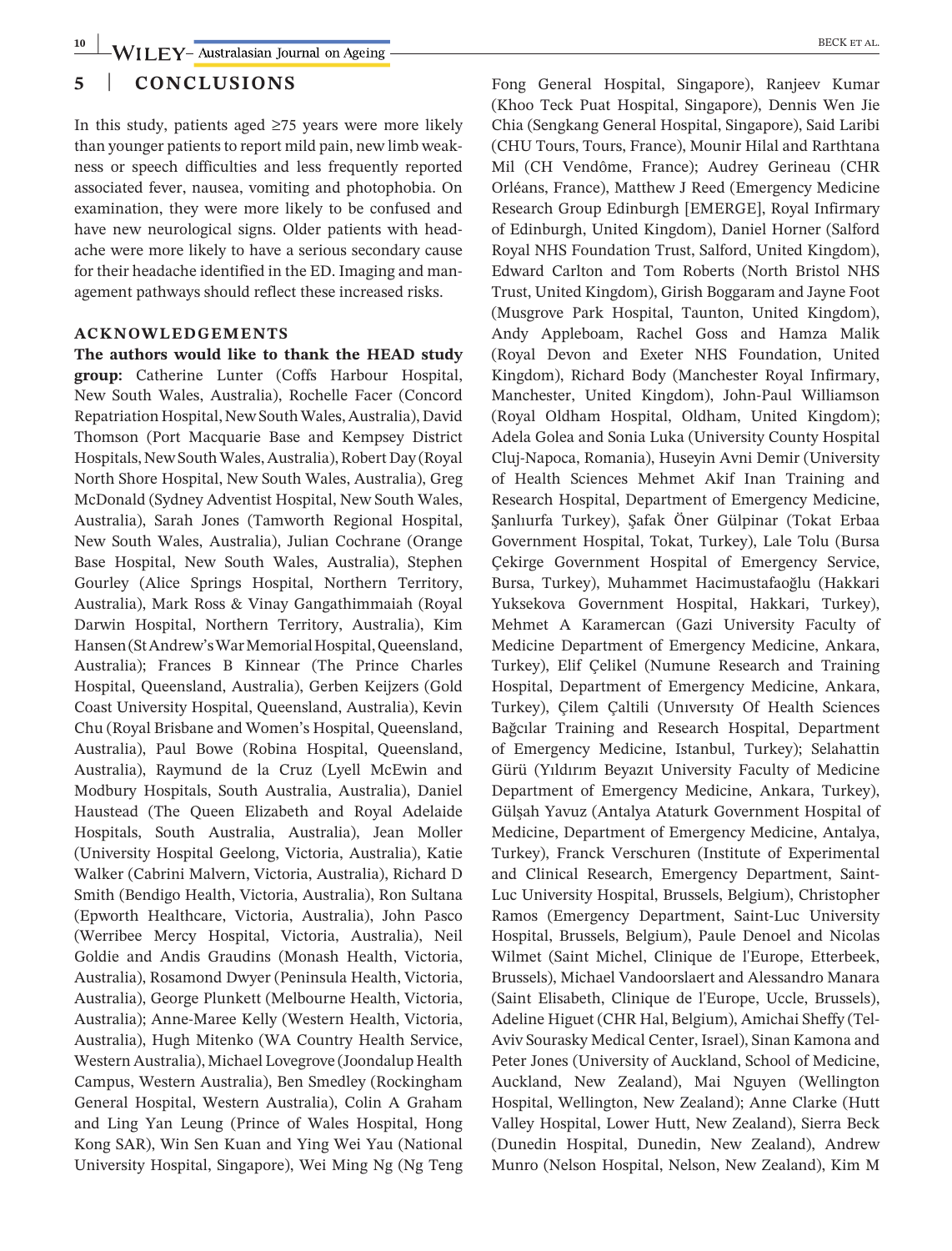**BECK ET AL.** *all BECK ET AL. all BECK ET AL. all BECK ET AL.* **<b>***all BECK ET AL. all BECK ET AL. 11* **<b>F 1** 

Yates (North Shore and Waitakere Hospitals, Waitematā District Health Board, New Zealand), James Weaver (Christchurch Hospital, Christchurch, New Zealand), Deborah Moore and Stuart Innes (Tauranga Hospital, Tauranga, New Zealand), Karina Walters (Taranaki District Health Board, New Zealand), Koen Simons (Statistician, Office for Research, Western Health and University of Melbourne, Victoria, Australia); Steering Committee: Anne-Maree Kelly, Kevin Chu, Tissa Wijeratne, Frances B Kinnear, Gerben Keijzers, Sinan Kamona, Win Sen Kuan, Colin Graham, Richard Body, Said Laribi, Sharon Klim, Mehmet Karamercan, Tom Roberts; and co-ordinating Centre, Western Health, Victoria, Australia: Anne-Maree Kelly, Sharon Klim and Kerrie Russell.

### **CONFLICTS OF INTEREST**

No conflicts of interest to declare.

#### **REFERENCES**

- 1. Burch R, Rizzoli P, Loder E. The prevalence and impact of migraine and severe headache in the United States: Updated age, sex, and socioeconomic-specific estimates from government health surveys. *Headache*. 2021;61(1):60-68. doi[:10.1111/](https://doi.org/10.1111/head.14024) [head.14024](https://doi.org/10.1111/head.14024)
- 2. Chu KH, Howell TE, Keijzers G, et al. Acute headache presentations to the emergency department: a statewide cross-sectional study. *Acad Emerg Med*. 2017;24(1):53-62. doi[:10.1111/](https://doi.org/10.1111/acem.13062.3) [acem.13062.3](https://doi.org/10.1111/acem.13062.3)
- 3. Friedman BW, Serrano D, Reed M, et al. Use of the emergency department for severe headache. A population-based study. *Headache*. 2009;49(1):21-30. doi[:10.1111/j.1526-4610.2008.01282.x](https://doi.org/10.1111/j.1526-4610.2008.01282.x)
- 4. Solomon GD, Kunkel RS Jr, Frame J. Demographics of headache in elderly patients. *Headache*. 1990;30(5):273-276. doi[:10.1111/](https://doi.org/10.1111/j.1526-4610.1990.hed3005273.x) [j.1526-4610.1990.hed3005273.x](https://doi.org/10.1111/j.1526-4610.1990.hed3005273.x)
- 5. Ruiz M, Pedraza MI, de la Cruz C, et al. Headache in the elderly: characteristics in a series of 262 patients. *Neurologia*. 2014;29(6):321-326. doi:[10.1016/j.nrl.2013.07.007](https://doi.org/10.1016/j.nrl.2013.07.007)
- 6. Pascual J, Berciano J. Experience in the diagnosis of headaches that start in elderly people. *J Neurol Neurosurg Psychiatry*. 1994;57(10):1255-1257. doi[:10.1136/jnnp.57.10.1255](https://doi.org/10.1136/jnnp.57.10.1255)
- 7. Wijeratne T, Tang HM, Crewther D, Crewther S. Prevalence of Migraine in the Elderly: A Narrated Review. *Neuroepidemiology*. 2019;52(1–2):104-110. doi[:10.1159/000494758](https://doi.org/10.1159/000494758)
- 8. Do TP, Remmers A, Schytz HW, et al. Red and orange flags for secondary headaches in clinical practice: SNNOOP10 list. *Neurology*. 2019;92(3):134-144. doi:[10.1212/WNL.0000000000](https://doi.org/10.1212/WNL.0000000000006697) [006697](https://doi.org/10.1212/WNL.0000000000006697)
- 9. Perry JJ, Stiell IG, Sivilotti ML, et al. Clinical decision rules to rule out subarachnoid hemorrhage for acute headache. *JAMA*. 2013;310(12):1248-1255. doi:[10.1001/jama.2013.278018](https://doi.org/10.1001/jama.2013.278018)
- 10. Ramirez-Lassepas M, Espinosa CE, Cicero JJ, Johnston KL, Cipolle RJ, Barber DL. Predictors of intracranial pathologic findings in patients who seek emergency care because of headache. *Arch Neurol*. 1997;54(12):1506-1509. doi[:10.1001/archn](https://doi.org/10.1001/archneur.1997.00550240058013) [eur.1997.00550240058013](https://doi.org/10.1001/archneur.1997.00550240058013)
- 11. Locker TE, Thompson C, Rylance J, Mason S. The utility of clinical features in patients presenting with nontraumatic

headache: an investigation of adult patients attending an emergency department. *Headache*. 2006;46(6):954-961. doi[:10.1111/j.1526-4610.2006.00448.x](https://doi.org/10.1111/j.1526-4610.2006.00448.x)

- 12. Munoz-Ceron J, Marin-Careaga V, Peña L, Mutis J, Ortiz G. Headache at the emergency room: Etiologies, diagnostic usefulness of the ICHD 3 criteria, red and green flags. *PLoS One*. 2019;14(1):e0208728. doi[:10.1371/journal.pone.0208728](https://doi.org/10.1371/journal.pone.0208728)
- 13. Giamberardino MA, Affaitati G, Costantini R, Guglielmetti M, Martelletti P. Acute headache management in emergency department. *A narrative review. Intern Emerg Med*. 2020;15(1):109- 117. doi:[10.1007/s11739-019-02266-2](https://doi.org/10.1007/s11739-019-02266-2)
- 14. Edlow JA, Panagos PD, Godwin SA, Thomas TL, Decker WW. American College of Emergency Physicians. Clinical policy: critical issues in the evaluation and management of adult patients presenting to the emergency department with acute headache. *Ann Emerg Med*. 2008;52(4):407-436. doi[:10.1016/j.](https://doi.org/10.1016/j.annemergmed.2008.07.001) [annemergmed.2008.07.001](https://doi.org/10.1016/j.annemergmed.2008.07.001)
- 15. Australasian College of Emergency Medicine. Guidelines on Diagnostic Imaging. [https://acem.org.au/getmedia/b7f67](https://acem.org.au/getmedia/b7f67701-7e80-4e06-b87e-9193310415b0/Guidelines-for-Diagnostic-Imaging-Jul-12-v01.aspx) [701-7e80-4e06-b87e-9193310415b0/Guidelines-for-Diagnostic](https://acem.org.au/getmedia/b7f67701-7e80-4e06-b87e-9193310415b0/Guidelines-for-Diagnostic-Imaging-Jul-12-v01.aspx) [-Imaging-Jul-12-v01.aspx.](https://acem.org.au/getmedia/b7f67701-7e80-4e06-b87e-9193310415b0/Guidelines-for-Diagnostic-Imaging-Jul-12-v01.aspx) Accessed 17.01.2021.
- 16. Kelly AM, Kwan WS & Chu KH et al. Epidemiology, Investigation, Management and Outcome of Headache in Emergency Departments, (HEAD Study) – An Multinational Observational Cohort Study. Headache 2021 (at press)
- 17. Orimo H, Ito H, Suzuki T, Araki A, Hosoi T, Sawabe M. Reviewing the definition of "elderly". *Geriatr Gerontol Int*. 2006;6(3):149-158. doi[:10.1111/j.1447-0594.2006.00341.x](https://doi.org/10.1111/j.1447-0594.2006.00341.x)
- 18. Ouchi Y, Rakugi H, Arai H, et al. Redefining the elderly as aged 75 years and older: Proposal from the Joint Committee of Japan Gerontological Society and the Japan Geriatrics Society. *Geriatr Gerontol Int*. 2017;17(7):1045-1047. doi:[10.1111/ggi.13118](https://doi.org/10.1111/ggi.13118)
- 19. von Elm E, Altman DG, Egger M, et al. Strengthening the Reporting of Observational Studies in Epidemiology (STROBE) statement: guidelines for reporting observational studies. *BMJ*. 2007;335(7624):806-808. doi:[10.1136/bmj.39335.541782.AD](https://doi.org/10.1136/bmj.39335.541782.AD)
- 20. [https://www.stat.ubc.ca/~rollin/stats/ssize/b1.html.](https://www.stat.ubc.ca/%7Erollin/stats/ssize/b1.html) Accessed July 2021
- 21. Straube A, Andreou A. Primary headaches during lifespan. *J Headache Pain*. 2019;20(1):35. doi:[10.1186/s10194-019-0985-0](https://doi.org/10.1186/s10194-019-0985-0)
- 22. Aiello A, Farzaneh F, Candore G, et al. Immunosenescence and Its Hallmarks: How to oppose aging strategically? A review of potential options for therapeutic intervention. *Front Immunol*. 2019;10:2247. doi:[10.3389/fimmu.2019.02247](https://doi.org/10.3389/fimmu.2019.02247)
- 23. Canto JG, Shlipak MG, Rogers WJ, et al. Prevalence, clinical characteristics, and mortality among patients with myocardial infarction presenting without chest pain. *JAMA*. 2000;283(24):3223-3229. doi:[10.1001/jama.283.24.3223](https://doi.org/10.1001/jama.283.24.3223)
- 24. Samaras N, Chevalley T, Samaras D, Gold G. Older patients in the emergency department: a review. *Ann Emerg Med*. 2010;56(3):261-269. doi:[10.1016/j.annemergmed.2010.04.015](https://doi.org/10.1016/j.annemergmed.2010.04.015)
- 25. Limpawattana P, Phungoen P, Mitsungnern T, Laosuangkoon W, Tansanhworn N. Atypical presentations of older adults at the emergency department and associated factors. *Arch Gerontol Geriatr*. 2016;62:97-102. doi:[10.1016/j.archger.2015.08.016](https://doi.org/10.1016/j.archger.2015.08.016)
- 26. Kehoe A, Smith JE, Bouamra O, Edwards A, Yates D, Lecky F. Older patients with traumatic brain injury present with a higher GCS score than younger patients for a given severity of injury. *Emerg Med J*. 2016;33(6):381-385. doi:[10.1136/emerm](https://doi.org/10.1136/emermed-2015-205180) [ed-2015-205180](https://doi.org/10.1136/emermed-2015-205180)